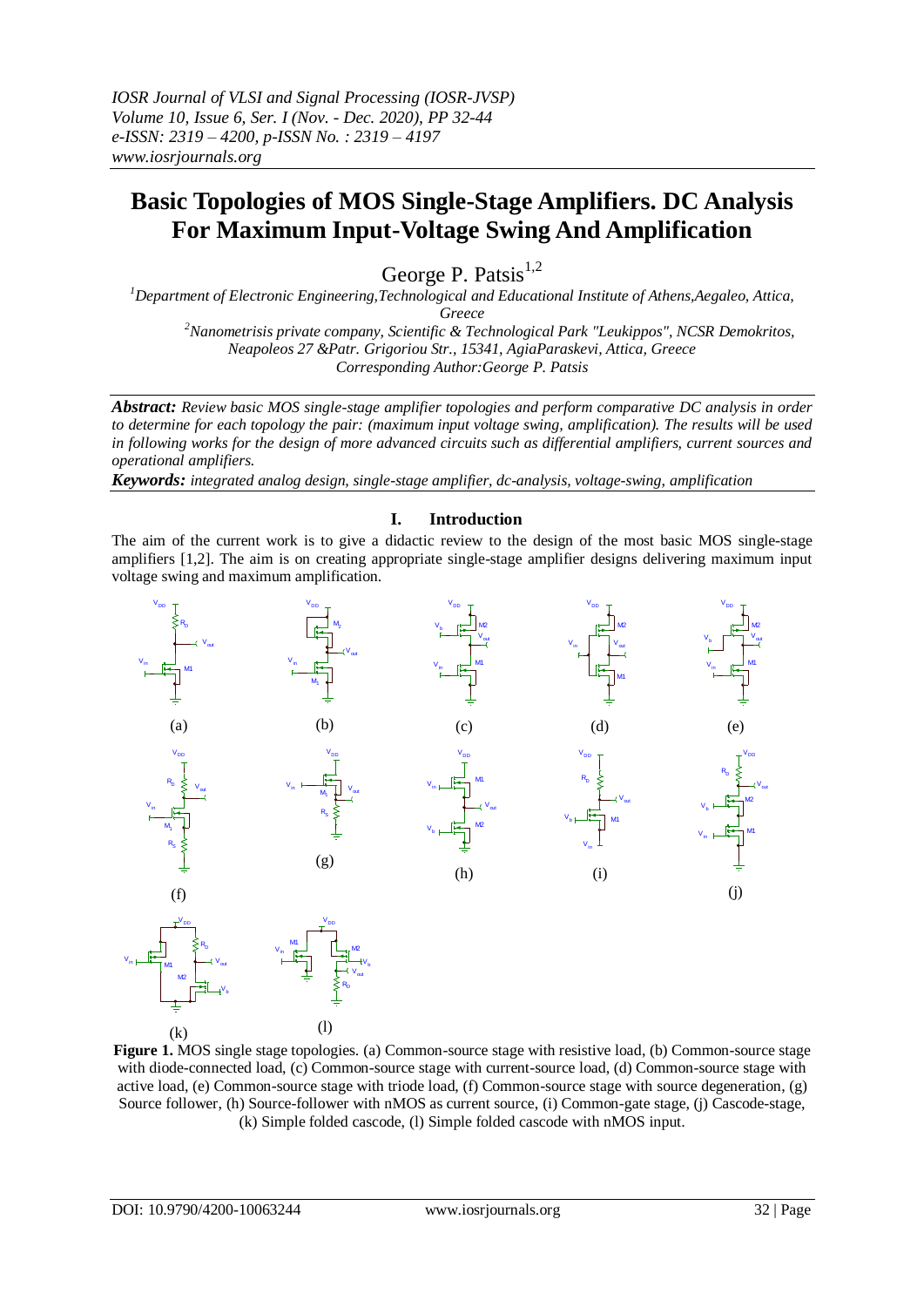Figure 1 shows the topologies that will be studied, specifically the: (a) Common-source stage with resistive load, (b) Common-source stage with diode-connected load, (c) Common-source stage with currentsource load, (d) Common-source (CS) stage with active load, (e) Common-source stage with triode load, (f) Common-source stage with source degeneration, (g) Source follower (CD), (h) Source-follower with nMOS as current source, (i) Common-gate (CG) stage, (j) Cascode-stage, (k) Simple folded cascode, (l) Simple folded cascode with nMOS input.

Figure 2 shows qualitatively the standard DC characteristic of common-source stage (with resistive load), the common-drain stage (source-follower) and the common-gate stage. Section II presents the basic assumptions followed by all designs.

Section III presents the DC analysis results for the proper transistor sizing for all the topologies. Section IV presents the DC comparison of the standard (CS, CD, and CG) topologies, Section V presents the DC comparison of all the CS topologies. Section VI presents the DC comparison of the CD topologies. Finally, section VII presents the quantification of the CG topology DC curve.





#### **II. Design And Simulation Considerations**

In the following simulations, enhancement MOSFETs with 4 terminals are used. The simulation are performed using TINA Pro 9 design suite [3]. The MOS model used is the built-in TINA's BSIM3 version of SPICE, with transistor parameters for nMOS and pMOS shown in Table 1 and Table 2, respectively.In all topologies the pMOSback-gate electrode is connected to *V<sub>DD</sub>*and thenMOS back-gate electrode in the ground. The simple folded-cascode and simple folded-cascode with nMOS input, will use biasing current sources and Fig. 3 shows appropriate biasing of nMOS and pMOS that can be used as current-sources for 10mA and 5mA.



**Figure 3**. Appropriate bias and sizing to obtain approximately (a) 10mA and (b) 5mA constant current-sources with a pMOS and annMOS. These are used to bias devices when necessary.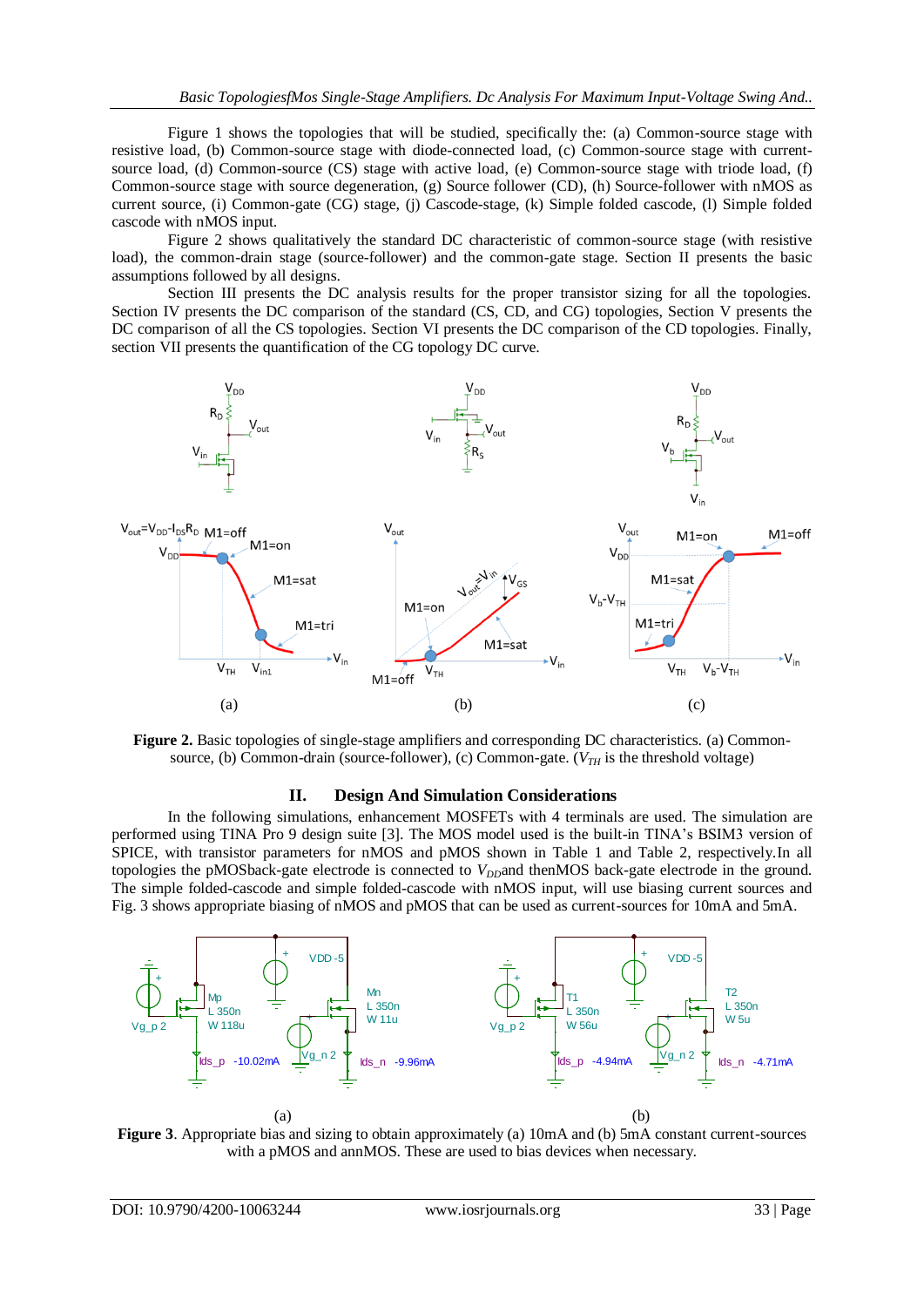|                                       |                  | $\alpha$ . Through $\alpha$ is the parameters. |                  |                                |                  |
|---------------------------------------|------------------|------------------------------------------------|------------------|--------------------------------|------------------|
| vthO<br>N                             | 700m             | pelm<br>H                                      | 1.3              | Wwl<br>[m]                     | o                |
| k1<br>$N^{\gamma}$ $\approx$          | 500 <sub>m</sub> | pdiblc1<br>$\mathbf{H}$                        | 390m             | U.<br>[m]                      | o                |
| k2<br>$\mathbb{H}$                    | n.               | pdiblc2<br>$[ \cdot ]$                         | 8.6m             | LIn<br>$[\cdot]$               | h.               |
| kЗ<br>$\lceil \cdot \rceil$           | 80               | pdibleb<br>[1N]                                | o.               | Lw<br>[m]                      | o                |
| [1N]<br>kЗb                           | n.               | drout<br>$[\cdot]$                             | 560 <sub>m</sub> | Lwn<br>$\lbrack \cdot \rbrack$ | h.               |
| wŪ<br>[m]                             | 2.5 <sub>u</sub> | pscbe1<br>[N/m]                                | 424M             | Lwl<br>[m]                     | 'n               |
| nlx<br>[m]                            | 174n             | pscbe2<br>[mN]                                 | 10u              | $[\cdot]$<br>ute               | $-1.5$           |
| vbm<br>M                              | ą.               | $[\cdot]$<br>pvag                              | o.               | M<br>kt1                       | $-110m$          |
| dvt0<br>$[\cdot]$                     | 2.2              | M<br>delta                                     | 10 <sub>m</sub>  | kt11<br>[Vm]                   | o.               |
| dvt1<br>$[\cdot]$                     | 530 <sub>m</sub> | ngate [1/cm <sup>3</sup> ]                     | o                | kt2<br>$\lceil \cdot \rceil$   | 22m              |
| [1N]<br>dvt2                          | $-32m$           | alpha0<br>[m/V]                                | o                | [m/V]<br>ua1                   | 4.31n            |
| dvt0w<br>[1/m]                        | o.               | N<br>beta0                                     | 30               | $[(m/V)^2]$<br>ub1             | $-7.61E - 18$    |
| dvt1w<br>[1/m]                        | 5.3M             | rsh [Ohm/square]                               | n                | [m/ $V^2$ [1/ $V$ ]<br>uc1     | $-56p$           |
| [1N]<br>dvt2w                         | $-32m$           | js<br>[A/m <sup>2</sup> ]                      | 100u             | [m/s]<br>at                    | 33k              |
| uŪ<br>[ $m^2$ / $s$ ]                 | 67m              | jsw<br>[A/m]                                   | 0                | [Ohm-um]<br>prt                | o.               |
| [mN]<br>ua                            | 2.25n            | $\lbrack \cdot \rbrack$<br>spart.              | ö                | [m]<br>tox                     | 15n              |
| $[$ [m $\sqrt{}$ <sup>p</sup> ]<br>uЬ | 5.87E-19         | [F/m]<br>cgso                                  | o                | ×j.<br>[m]                     | 150 <sub>n</sub> |
| [mN <sup>2</sup> ]N]<br>uc            | $-46.5p$         | [F/m]<br>cado                                  | ö                | $N^2$ $\approx$<br>gamma1      | o                |
| [m/s]<br>vsat                         | 80 <sub>k</sub>  | [F/m]<br>cgbo                                  | ö                | gamma2 [V^1/2]                 | ö                |
| $\mathbb{H}$<br>аO                    | 1                | [F/m <sup>2</sup> ]<br>.cj                     | 500u             | [1/cm <sup>3</sup> ]<br>npeak  | $1.7E + 17$      |
| [1N]<br>ags                           | o                | [F/m]<br>cisw                                  | 500 <sub>p</sub> | nsub<br>[1/cm <sup>3</sup> ]   | 6.0E+16          |
| ЬΟ.<br>[m]                            | o                | [F/m]<br>ciswg                                 | 500 <sub>p</sub> | [V]<br>vbx                     | o                |
| Ь1<br>[m]                             | ö                | $\lbrack \cdot \rbrack$<br>.mj                 | 500 <sub>m</sub> | [m]<br>st.                     | 155 <sub>n</sub> |
| [1N]<br>keta                          | $-47m$           | misw<br>$[\cdot]$                              | 330m             | vfbcv<br>M                     | $-1$             |
| [1N]<br>a1                            | ٥                | miswg.<br>$\mathbb{H}$                         | 330m             | <b>Lmin</b><br>[m]             | o                |
| a2<br>$\lceil - \rceil$               | 1                | M<br>рb                                        | 1                | Lmax<br>[m]                    | $\mathbf{1}$     |
| [Ohm·µm]<br>rdsw                      | ō                | pbsw<br>M                                      | 1                | Wmin<br>[m]                    | o                |
| $[V^{\wedge}[-16]]$<br>prwb           | o                | pbswg<br>M.                                    |                  | Wmax<br>[m]                    | ï                |
| [1N]<br>prwg                          | o                | nį.<br>$\mathbb{H}$                            |                  | NoiA<br>$[\cdot]$              | $1.0E + 20$      |
| $\mathbb{H}$<br>wr                    | 1                | $\left[ \cdot \right]$<br>xti                  | 3                | NoiB<br>$[\cdot]$              | 50k              |
| [m]<br>Wint                           | o                | [F/m]<br>cgsl                                  | ö                | NoiC<br>$[\cdot]$              | $-1.4p$          |
| Lint<br>[m]                           | o                | cgdl<br>[F/m]                                  | ö                | N/m<br>em                      | 41M              |
| [m/V]<br>dwa                          | o                | ckappa [F/m]                                   | 600m             | af<br>$\mathbf{F}$             | 1                |
| $[m/V^42]$<br>dwb                     | o                | cf<br>[F/m]                                    | o                | $\mathbf{H}$<br>ef             | $\mathbf{1}$     |
| [N]<br>voff                           | $-80m$           | clc<br>[m]                                     | 100 <sub>n</sub> | kf<br>$[\cdot]$                | o                |
| nfactor<br>$\mathbb{H}$               |                  | cle<br>$[\cdot]$                               | 600m             | [°C]<br>tnom                   | 27               |
| eta0<br>$[\cdot]$                     | 80 <sub>m</sub>  | dle.<br>[ <sub>m</sub> ]                       | 0                | [m]                            | 10u              |
| [1N]<br>etab                          | $-70m$           | dwc<br>[m]                                     | o                | [ <sub>m</sub> ]<br>w.         | 10u              |
| dsub<br>$[ \cdot ]$                   | 560m             | elm<br>$[\cdot]$                               | 5                | mobMod [-(flag)]               | 1                |
| [F/m <sup>2</sup> ]<br>cit            | n                | WI<br>[m]                                      | o                | capMod [-[flag]]               | $\overline{2}$   |
| edse.<br>[F/m <sup>2</sup> ]          | 240u             | Wh<br>$\lbrack \cdot \rbrack$                  |                  | ngsMod [-[flag]]               | o                |
| cdscb [F/(Vm <sup>2</sup> )]          | In.              | Ww.<br>[m]                                     | 0                | noiMod [-[flag]]               | $\mathbf{1}$     |
| edsed IE/Mm?11                        | 'n               | Sin Grasser<br>$\sqrt{1}$                      |                  | hinl Init [-(flan]]            |                  |

## **Table 1.** nMOS-BSIM3 SPICE parameters.

**Table 2.** pMOS-BSIM3 SPICE parameters.

| vth <sub>0</sub><br>N           | $-700m$          | pclm<br>H                       | 1.3              | Wwl<br>[m]                                                                                                                                                                                                 | o                |
|---------------------------------|------------------|---------------------------------|------------------|------------------------------------------------------------------------------------------------------------------------------------------------------------------------------------------------------------|------------------|
| $[V^{\wedge}$ $k]$<br>k1        | 500 <sub>m</sub> | pdiblc1<br>$[\cdot]$            | 390m             | $\sqcup$<br>[m]                                                                                                                                                                                            | o                |
| k2<br>$[\cdot]$                 | ٥                | pdiblc2<br>$[\cdot]$            | 8.6m             | LIn<br>$[\cdot]$                                                                                                                                                                                           | 1                |
| k3<br>$[\cdot]$                 | 80               | [1N]<br>pdiblcb                 | 0                | [m]<br>Lw                                                                                                                                                                                                  | o                |
| k3b<br>[1N]                     | ō                | drout<br>$[\cdot]$              | 560 <sub>m</sub> | Lwn<br>$[ \cdot ]$                                                                                                                                                                                         | 1                |
| wŪ<br>[m]                       | 2.5 <sub>u</sub> | [N/m]<br>pscbe1                 | 424M             | Lwl<br>[m]                                                                                                                                                                                                 | ō                |
| nlx<br>[m]                      | 174n             | pscbe2<br>[m/V]                 | 10u              | ute<br>$[\cdot]$                                                                                                                                                                                           | $-1.5$           |
| [1]<br>vbm                      | $-3$             | $\lbrack \cdot \rbrack$<br>pvag | o                | N<br>kt1                                                                                                                                                                                                   | $-110m$          |
| dvt0<br>$\lbrack \cdot \rbrack$ | 2.2              | M<br>delta                      | 10 <sub>m</sub>  | kt1l<br>[Vm]                                                                                                                                                                                               | o                |
| dvt1<br>$\lbrack \cdot \rbrack$ | 530m             | [1/cm <sup>3</sup> ]<br>ngate   | o                | kt2<br>$[\cdot]$                                                                                                                                                                                           | 22m              |
| dvt2<br>[1N]                    | $-32m$           | alpha0<br>[m/V]                 | ö                | [m/V]<br>ua1                                                                                                                                                                                               | 4.31n            |
| dvt0w<br>[1/m]                  | 0                | beta0<br>N                      | 30               | [ [m/V]<br>ub1                                                                                                                                                                                             | $-7.61E - 18$    |
| dvt1w<br>[1/m]                  | 5.3M             | rsh [Ohm/square]                | ö                | $[m/V2]$ $N$ ]<br>uc1                                                                                                                                                                                      | $-56p$           |
| dvt2w<br>[1N]                   | $-32m$           | [A/m <sup>2</sup> ]<br>is       | 100u             | at.<br>[m/s]                                                                                                                                                                                               | 33k              |
| $[m^2/N/s]$<br>uŪ               | 25m              | jsw<br>[A/m]                    | o                | [Ohm·µm]<br>prt                                                                                                                                                                                            | o                |
| [m/V]<br>ua                     | 2.25n            | $[\cdot]$<br>xpart              | ö                | [m]<br><b>tox</b>                                                                                                                                                                                          | 15n              |
| [ImN]<br>ub                     | 5.87E-19         | [F/m]<br>cgso                   | o                | хį<br>[m]                                                                                                                                                                                                  | 150 <sub>n</sub> |
| $[m/V2]$ 1/V]<br>uc             | $-46.5p$         | [F/m]<br>cgdo                   | ö                | $[V^{\prime}$ <sub>2</sub> [<br>gamma1                                                                                                                                                                     | o                |
| [m/s]<br>vsat                   | 80 <sub>k</sub>  | cgbo<br>[F/m]                   | o                | $N^2$ $\approx$<br>gamma2                                                                                                                                                                                  | ö                |
| $[\cdot]$<br>a0                 | 1                | [F/m <sup>2</sup> ]<br>cj       | 500u             | npeak<br>[1/cm <sup>3</sup> ]                                                                                                                                                                              | $1.7E + 17$      |
| [1N]<br>ags                     | o                | cisw<br>[F/m]                   | 500 <sub>p</sub> | nsub<br>[1/cm <sup>3</sup> ]                                                                                                                                                                               | $6.0E + 16$      |
| bО<br>[m]                       | ö                | [F/m]<br>ciswq                  | 500 <sub>p</sub> | vbx<br>[1]                                                                                                                                                                                                 | ō                |
| [ <sub>m</sub> ]<br>Ь1          | ō                | $\lbrack \cdot \rbrack$<br>mį   | 500 <sub>m</sub> | xt.<br>[m]                                                                                                                                                                                                 | 155 <sub>n</sub> |
| [1N]<br>keta                    | $-47m$           | $\mathbb{H}$<br>mjsw            | 330m             | vfbcv<br>M)                                                                                                                                                                                                | $\mathbf{F}$     |
| [1N]<br>a1                      | o                | $[\cdot]$<br>miswg              | 330m             | Lmin<br>[m]                                                                                                                                                                                                | o                |
| a <sup>2</sup><br>$[\cdot]$     | 1                | M.<br><b>Db</b>                 |                  | Lmax<br>[ <sub>m</sub> ]                                                                                                                                                                                   | 1                |
| rdsw<br>[Ohm-um]                | o                | [V]<br>pbsw                     |                  | Wmin<br>[ <sub>m</sub> ]                                                                                                                                                                                   | n                |
| $N^{\gamma}$ [-½]]<br>prwb      | ö                | M<br>pbswq                      |                  | Wmax<br>[m]                                                                                                                                                                                                | 1                |
| [1N]<br>prwg                    | ö                | nį<br>$\lbrack \cdot \rbrack$   |                  | NoiA<br>$[\cdot] % \centering % {\includegraphics[width=0.9\textwidth]{images/TrDiS/NR_WU.pdf} \caption{The figure shows the results of the estimators in the left and right.} \label{fig:TrDiS/NR_WU}} %$ | $9.9E + 18$      |
| H<br>WF                         | 1                | xti<br>$[\cdot]$                | 3                | NoiB<br>$[\cdot] % \centering % {\includegraphics[width=0.9\textwidth]{images/TrDiS/NR_WU.pdf} \caption{The figure shows the results of the estimators in the left and right.} \label{fig:TrDiS/NR_WU}} %$ | 2.4k             |
| Wint<br>[m]                     | o                | [F/m]<br>cgsl                   | o                | NoiC<br>$[\cdot]$                                                                                                                                                                                          | 1.4 <sub>p</sub> |
| Lint<br>[ <sub>m</sub> ]        | ö                | [F/m]<br>cadl                   | ö                | N/m<br>em                                                                                                                                                                                                  | 41M              |
| [mN]<br>dwg                     | o                | ckappa<br>[F/m]                 | 600 <sub>m</sub> | af<br>$\lbrack \cdot \rbrack$                                                                                                                                                                              | 1                |
| $[m/V^*k]]$<br>dwb              | ö                | сf<br>[F/m]                     | o                | ef<br>$\lbrack \cdot \rbrack$                                                                                                                                                                              | 1                |
| voff<br>M.                      | $-80m$           | clc<br>[m]                      | 100n             | kf<br>$[\cdot]$                                                                                                                                                                                            | o                |
| nfactor<br>$[\cdot]$            | 1                | cle<br>$[\cdot]$                | 600m             | [°C]<br>tnom                                                                                                                                                                                               | 27               |
| etaO<br>$[\cdot]$               | 80 <sub>m</sub>  | dlc.<br>[m]                     | o                | [m]                                                                                                                                                                                                        | 10u              |
| [1N]<br>etab                    | $-70m$           | dwc<br>[m]                      | o                | [ <sub>m</sub> ]<br>W                                                                                                                                                                                      | 10u              |
| $[\cdot]$<br>dsub               | 560m             | elm<br>$\lbrack \cdot \rbrack$  | 5                | mobMod [-[flag]]                                                                                                                                                                                           | 1                |
| [F/m <sup>2</sup> ]<br>cit      | Ū.               | WI<br>[m]                       | o                | capMod [-[flag]]                                                                                                                                                                                           | $\overline{c}$   |
| cdsc<br>[F/m <sup>2</sup> ]     | 240u             | Wln<br>$[\cdot]$                |                  | ngsMod [-(flag)]                                                                                                                                                                                           | o                |
| cdscb [F/[Vm2]]                 | 0                | Ww<br>[ <sub>m</sub> ]          | 0                | noiMod [-[flag]]                                                                                                                                                                                           |                  |
| cdscd [F/(Vm2)]                 | o                | Wwn<br>$\lbrack \cdot \rbrack$  |                  | binUnit [-(flag)]                                                                                                                                                                                          |                  |

## **III. DC Analysis For Transistor Sizing**

The following subsections consider each topology in detail, simulating mainly the transistor width *W* and the external resistances  $R_D$  and  $R_S$ , in order to get anappropriate DC  $V_{in}$ <sup>*V*<sub>out</sub> curve, capable of allowing high</sup> input- voltage swing and high amplification if the circuit is biased properly. In all cases,  $V_{DD} = 5V$ ,  $V_{in} = 0.5V$ , *L=0.35μm.*

 $\overline{1}$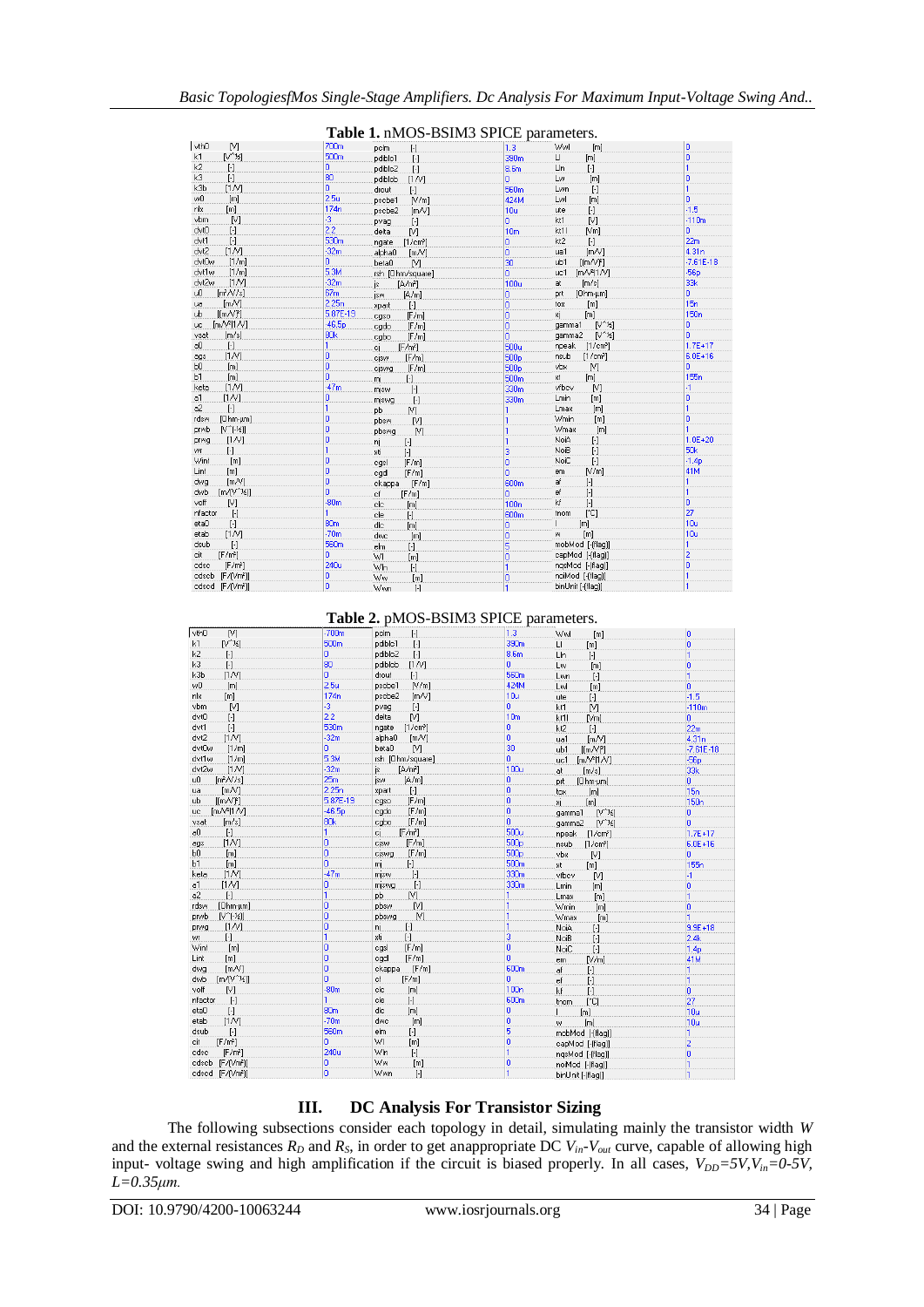## *A. COMMON-SOURCE STAGE WITH RESISTIVE LOAD*

Figure 4 considers the common-source stage topology for various *W*s. The *W=100μm*and  $R<sub>D</sub>=1kOhmare considered as acceptable values for this topology, for the overall stage comparison that will$ follow.



**Figure 4.**DC analysis of common-stage with resistive load amplifier for various *Ws*, and  $R_D = lkOhm$ .

#### *B. COMMON-SOURCE STAGE WITH DIODE-CONNECTED LOAD*

Figure 5 considers the common-source stage with diode-connected load topology for various *W*s for transistor *M3*. The  $W_3 = 1 \mu$  *M*<sup>2</sup>  $\mu$ <sup>2</sup>*z*  $\mu$  *M*<sup>2</sup>  $\mu$ <sup>2</sup> *M*<sup>2</sup>  $\mu$ <sup>2</sup> *M*<sup>2</sup> *M*<sup>2</sup> *M*<sup>2</sup> *M*<sup>2</sup> *M*<sup>2</sup> *M*<sup>2</sup> *M*<sup>2</sup> *M*<sup>2</sup> *M*<sup>2</sup> *M*<sup>2</sup> *M*<sup>2</sup> *M*<sup>2</sup> *M*<sup>2</sup> *M*<sup>2</sup> *M*<sup>2</sup> *M*<sup>2</sup> *M*<sup>2</sup> *M*<sup>2</sup> *M*<sup>2</sup> *M*<sup>2</sup> *M*<sup>2</sup> comparison that will follow.



**Figure 5.** DC analysis for the common-source stage with diode-connected load, for various values of *W3*. In all cases,  $W_2 = 5 \mu m$ .

#### *C. COMMON-SOURCE STAGE WITH CURRENT-SOURCE LOAD*

Figure 6 shows the simulation results for the common-source stage with current-source load topology, for  $W_4 = 1 \mu m$ ,  $V_{bp} = -2V$  and various  $W_3$ . The  $W_3 = 100 \mu m$  will be used for the for the overall stage comparison that will follow.



**Figure 6.**DC analysis for common-source stage with current-source load topology for various values of *W3*. In all cases,  $W_4 = l \mu m$  and  $V_{bn} = -2V$ .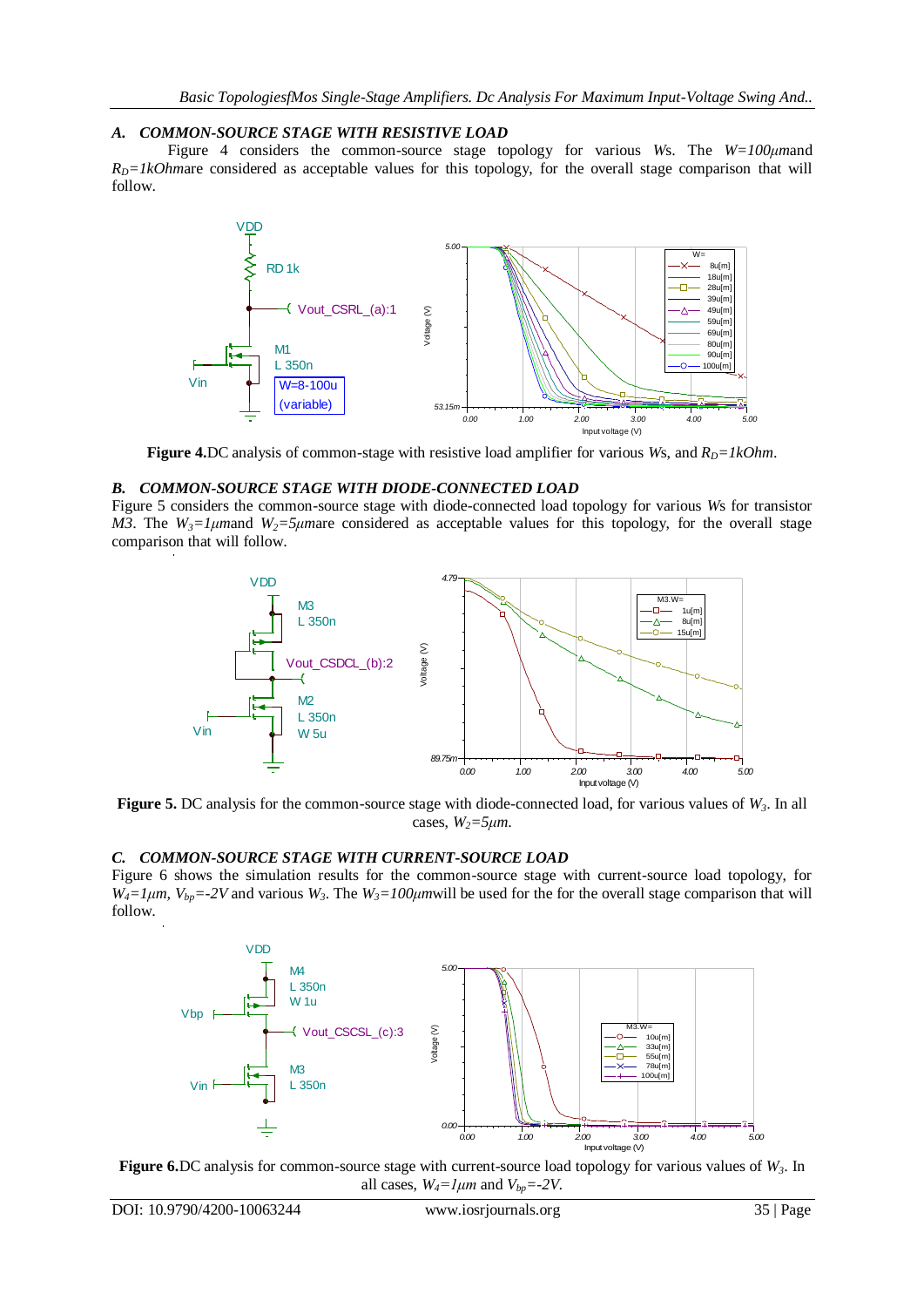## *D. COMMON-SOURCE STAGE WITH ACTIVE LOAD*

Figure 7 shows the DC analysis of the common-source stage with active load topology, for  $W_6 = 5\mu m$  and various *W*<sub>7</sub>. The *W*<sub>7</sub>=*W*<sub>6</sub>=5μm is selected as the appropriate value for the following comparison of all stages.



**Figure 7.** DC analysis for the common-source stage with active load for various *W7*. In all cases *W6=5μm*. The curve remains practically unaffected if  $W_7 = W_6$ .

## *E. COMMON-SOURCE STAGE WITH TRIODE LOAD*

Figure 8 shows the DC analysis for the common-source stage with triode load topology for various combinations of  $W_8$  and  $W_9$ . The finally used values are the  $W_8$ =5 $\mu$ mand  $W_9$ =1 $\mu$ m. In all cases  $V_{bp}$ =-2 $V$ .



**Figure 8.** DC analysis of the common-source stage with triode load topology, for various values of *W<sup>8</sup>* and *W9*. In all cases  $V_{bp} = -2V$ .

#### *F. COMMON-SOURCE STAGE WITH SOURCE DEGENERATION*

Figure 9 shows the various simulation scenarios with the common-source stage with source degeneration topology. Finally,  $R_D = lkOhm$ ,  $R_S = 100Ohm$  and  $W = 60 \mu m$  are the appropriate values that are used in the all stage comparisons in the following section.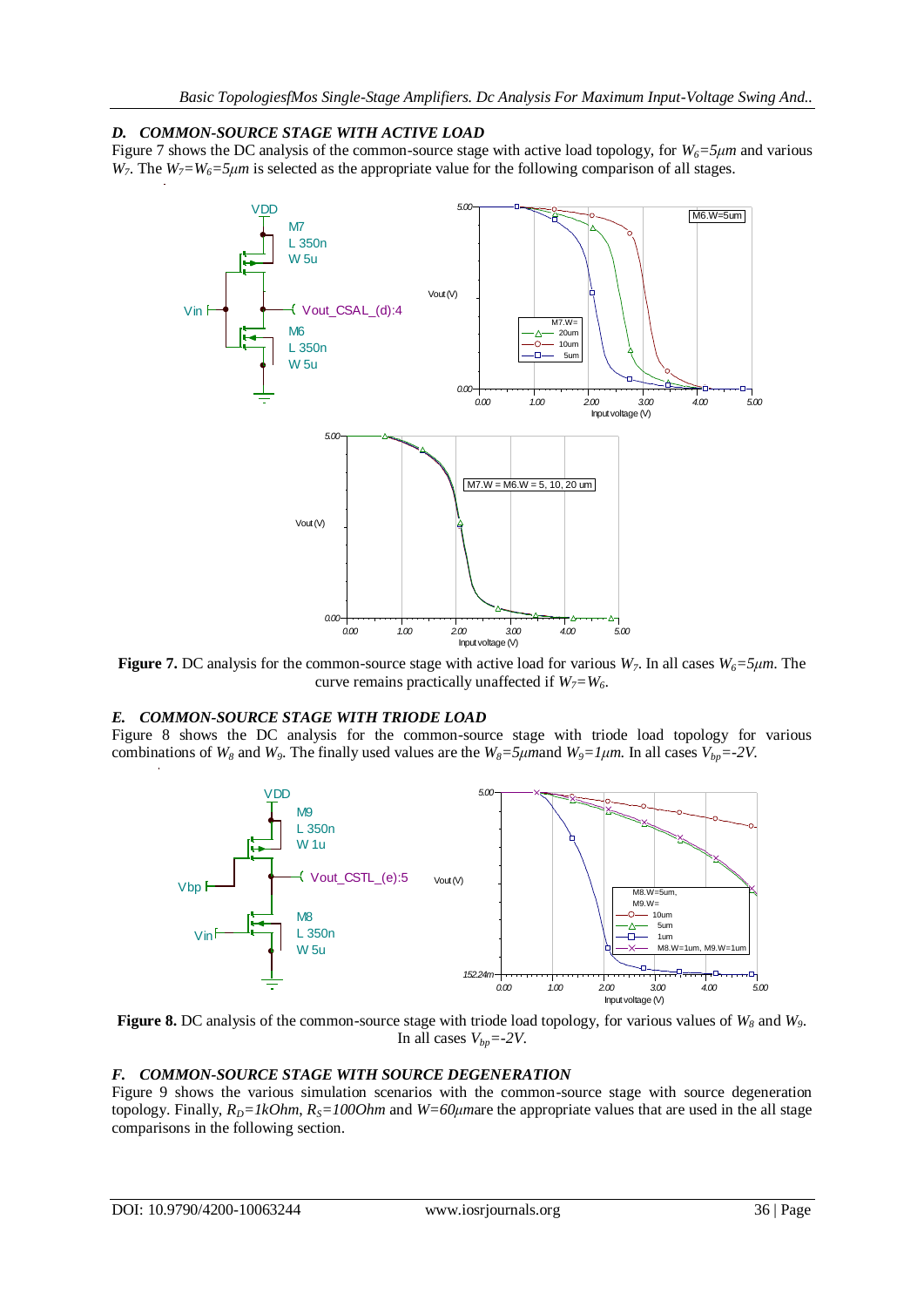

**Figure 9.** DC analysis of the common-source stage with source regeneration. (a) Testing various *W*s for  $R_D = R_S = IkOhm$ . (b) Testing various  $R_D$ s for  $W = 5\mu m$  and  $R_S = 100Ohm$ . (c) Testing various  $R_D$ s for  $W = 5\mu m$  and  $R_S = lkOhm$ . (d)Testing various *Ws* for  $R_D = lkOhm$  and  $R_S = 100Ohm$ .

#### *G. SOURCE-FOLLOWER*

Figure 10 shows the DC analysis for the source-follower topology. The selected values are  $R<sub>S</sub>=1000$ hm and *W=500μm*.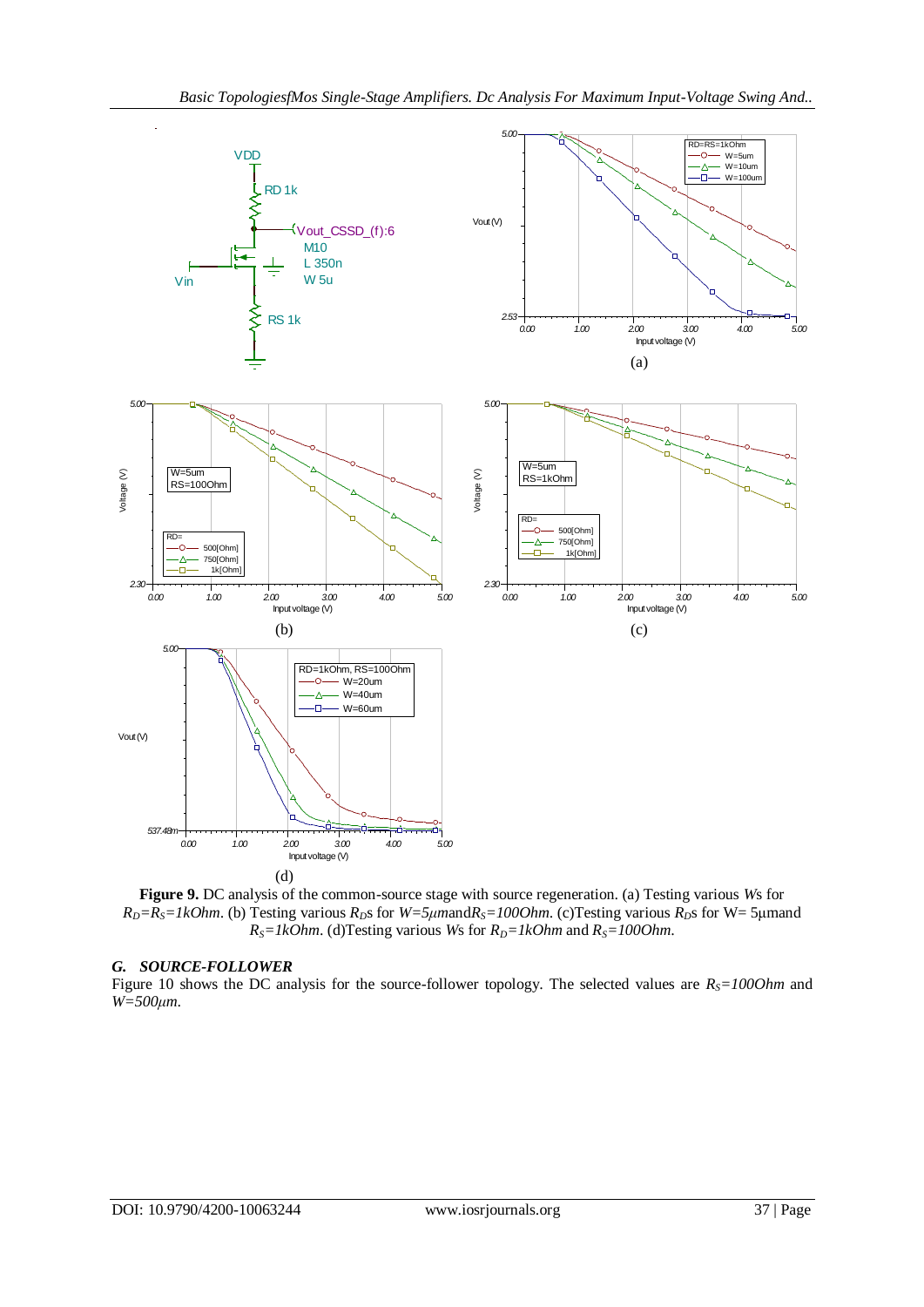

**Figure 10.**DC analysis of source-follower topology for *W=500μm*and various *R<sup>S</sup>* values and for *RS=100Ohm* and various *W* values.

## *H. SOURCE-FOLLOWER WITH NMOS AS CURRENT SOURCE*

Figure 11 shows the DC analysis for the source-follower with nMOS as current-source topology. The selected values  $W_{13} = 500 \mu m$  and  $W_{12} = 1 \mu m$ .



**Figure 11**.DC analysis of source-follower with nMOS as current-source topology for *W13=500μm*, and various *W*<sub>12</sub>. In all case  $V_b = 2V$ .

#### *I. COMMON-GATE STAGE*

Figure 12 shows the DC analysis of the common-gate stage topology. Selected values are *W14=100μm*and  $R_D = 10kOhm$ .



**Figure 12.**DC analysis of common-gate stage topology for  $R_D = lkOhm$  and various *Ws* and then for  $W_{14} = 100 \mu m$ and  $R_D = 10kOhm$ .

#### *J. CASCODE STAGE*

Figure 13 shows the DC analysis of the cascode-stage topology and the appropriate values obtained after various simulations:  $R_D = 5kOhm$ ,  $W_{16} = W_{15} = 100 \mu m$ .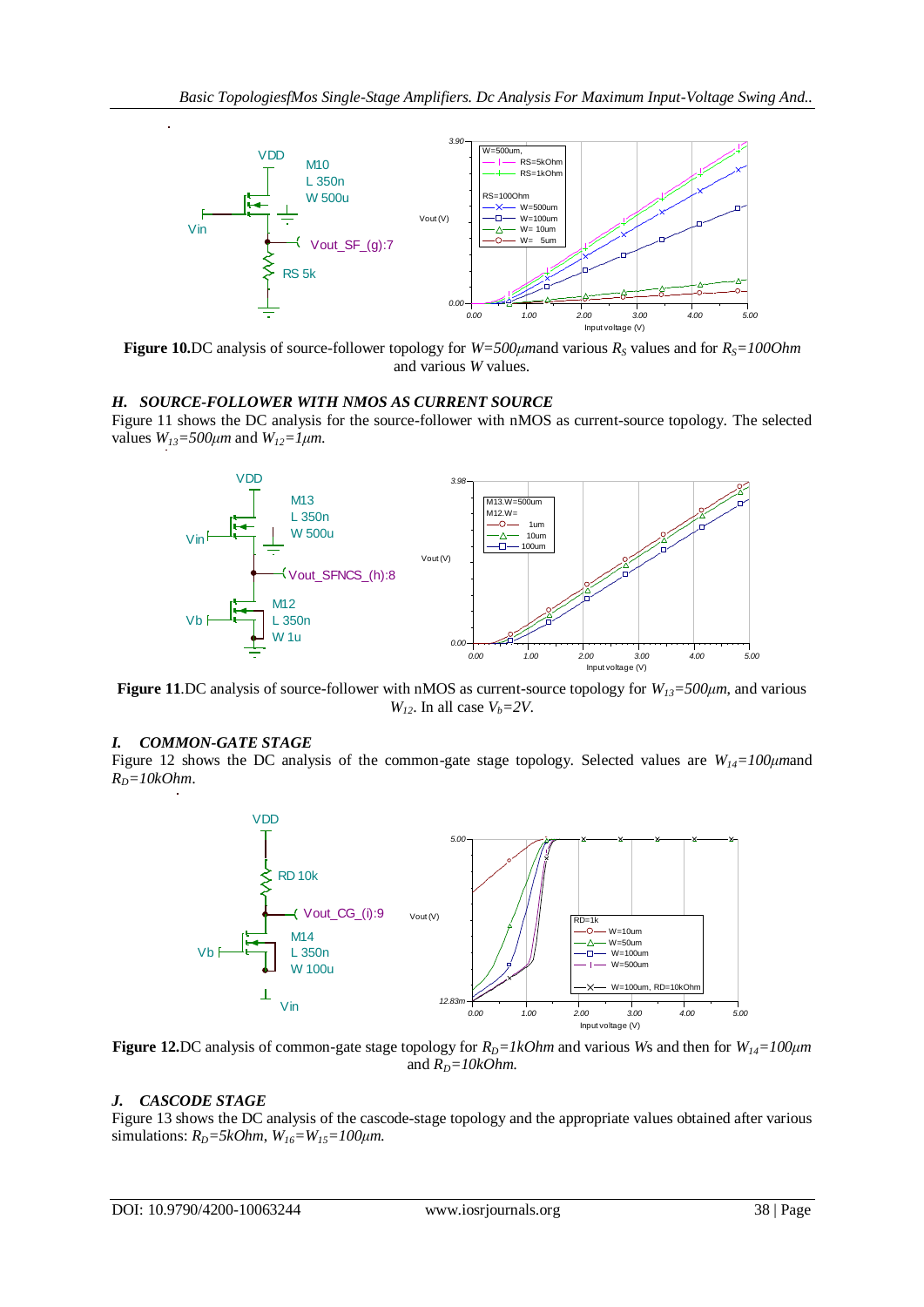

**Figure 13.**DC analysis of cascode-stage topology for various  $R_D$ s,  $W_{15}$ s,  $W_{16}$ s.

# *K. SIMPLE FOLDED CASCODE STAGE*

Figure 14 shows the DC analysis for the simple-cascode stage and the simple folded-cascode stage with nMOS input, for  $R_D = lkOhm$ ,  $W_{nMOS} =11 \mu m$  and  $W_{pMOS} =118 \mu m$ .



**Figure 14.** DC analysis for the simple-cascode stage and the simple folded-cascode stage with nMOS input, for  $R_D = IkOhm$ ,  $\hat{W}_{nMOS} = W_{17} = W_{19} = 11 \mu m$  and  $\hat{W}_{pMOS} = W_{18} = W_{20} = 118 \mu m$ .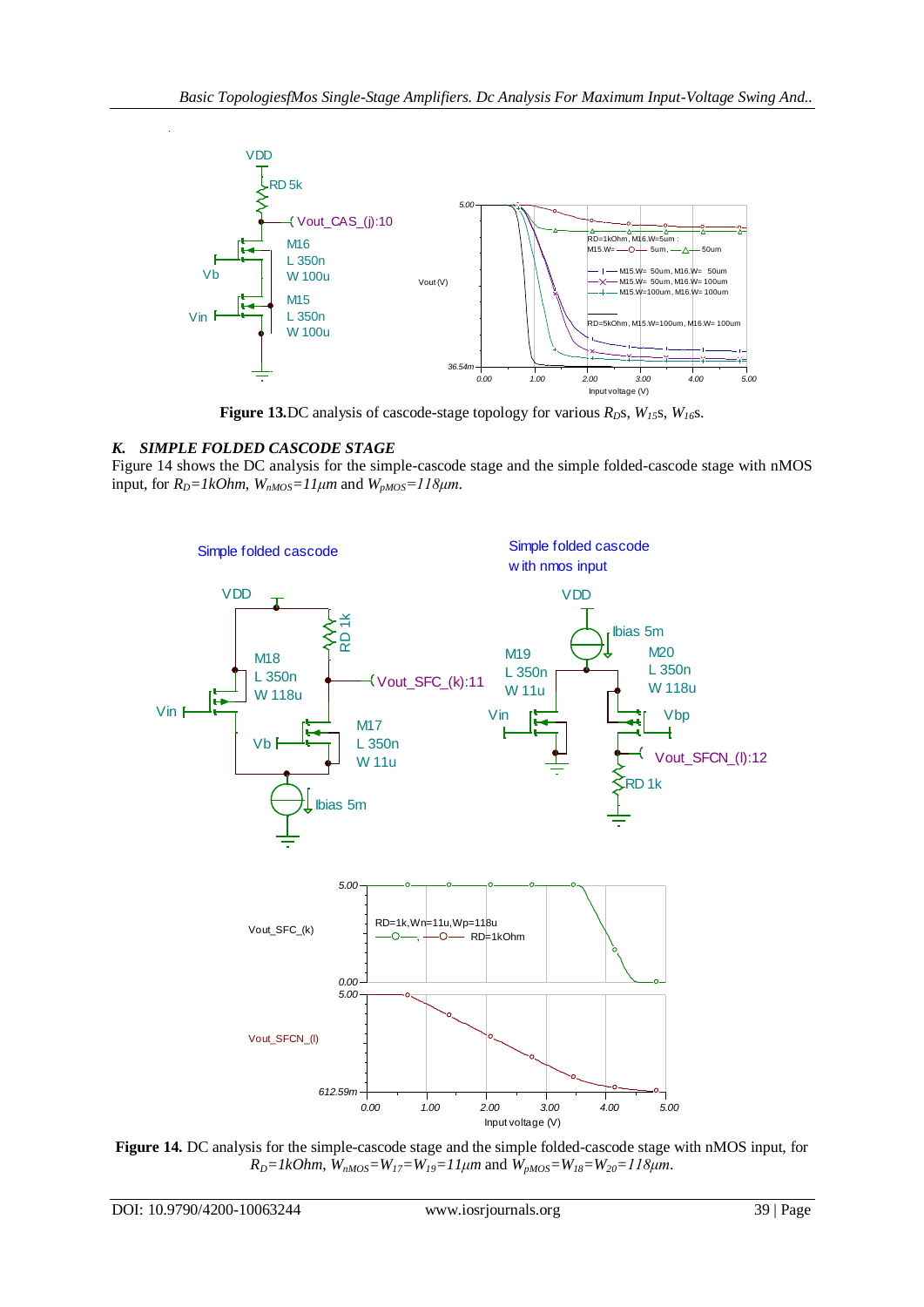

# **IV. DC Comparison Of Standard Topologies**

The DC  $V_{in}$ - $V_{out}$  curves of the basic topologies (CS, CD, and CG) with the design values obtained from the

**Figure 15.** Common simulation of the three basic topologies: of the common-source, common-drain, and common-gate for the device parameters selected in the previous section.

# **V. DC Comparison Of Common-Source Topologies**

Figure 16, shows the design for the simulation of all the CS topologies studied in the current work and their corresponding DC *Vin-Vout* curves. From each these curves, in Fig. 17, the appropriate DC bias voltage is determined along with the maximum allowed input-voltage swing and the corresponding amplification. Table 3 lists all the quantifiable results.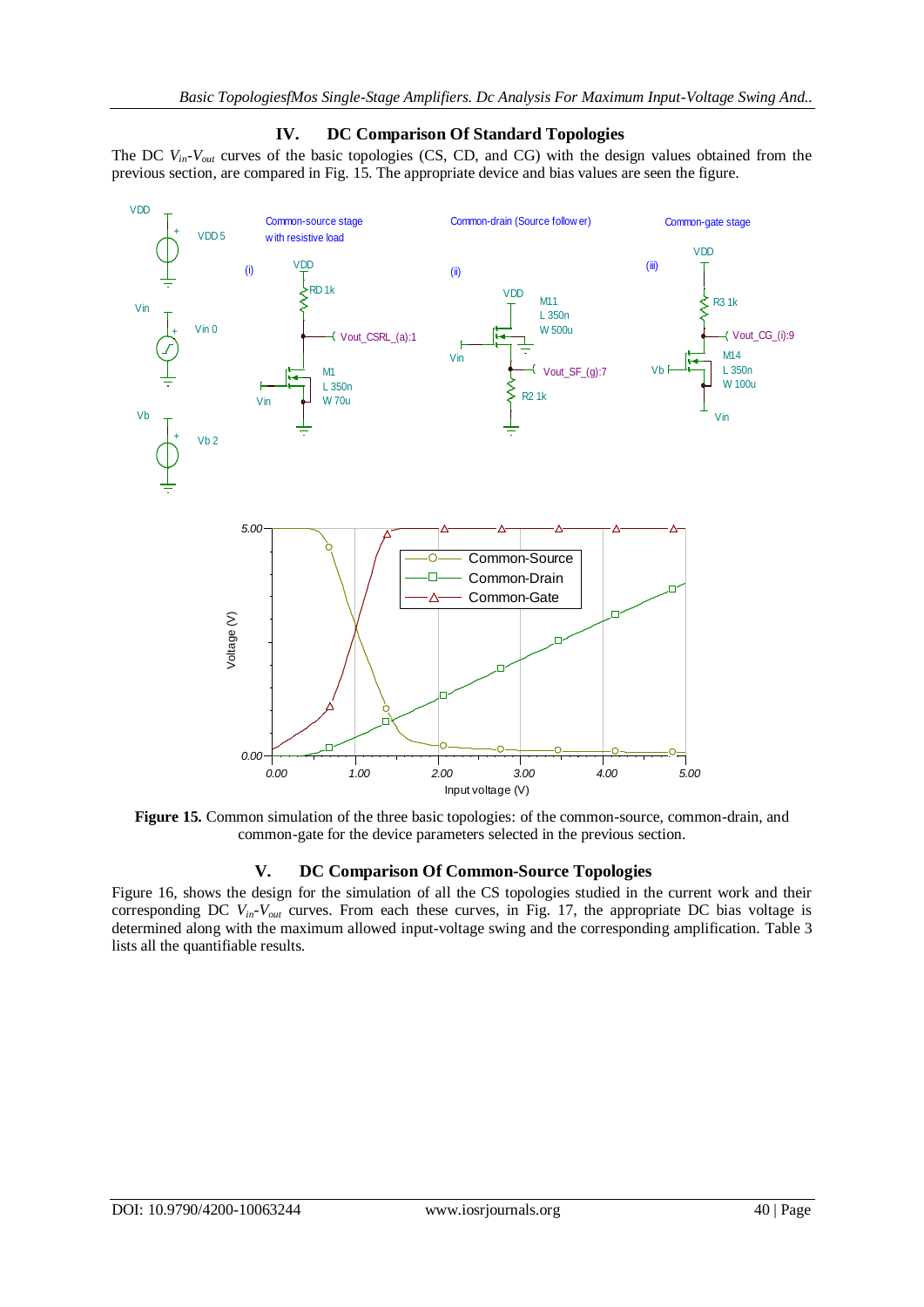

**Figure 16.**DC analysis of all the common-source topologies.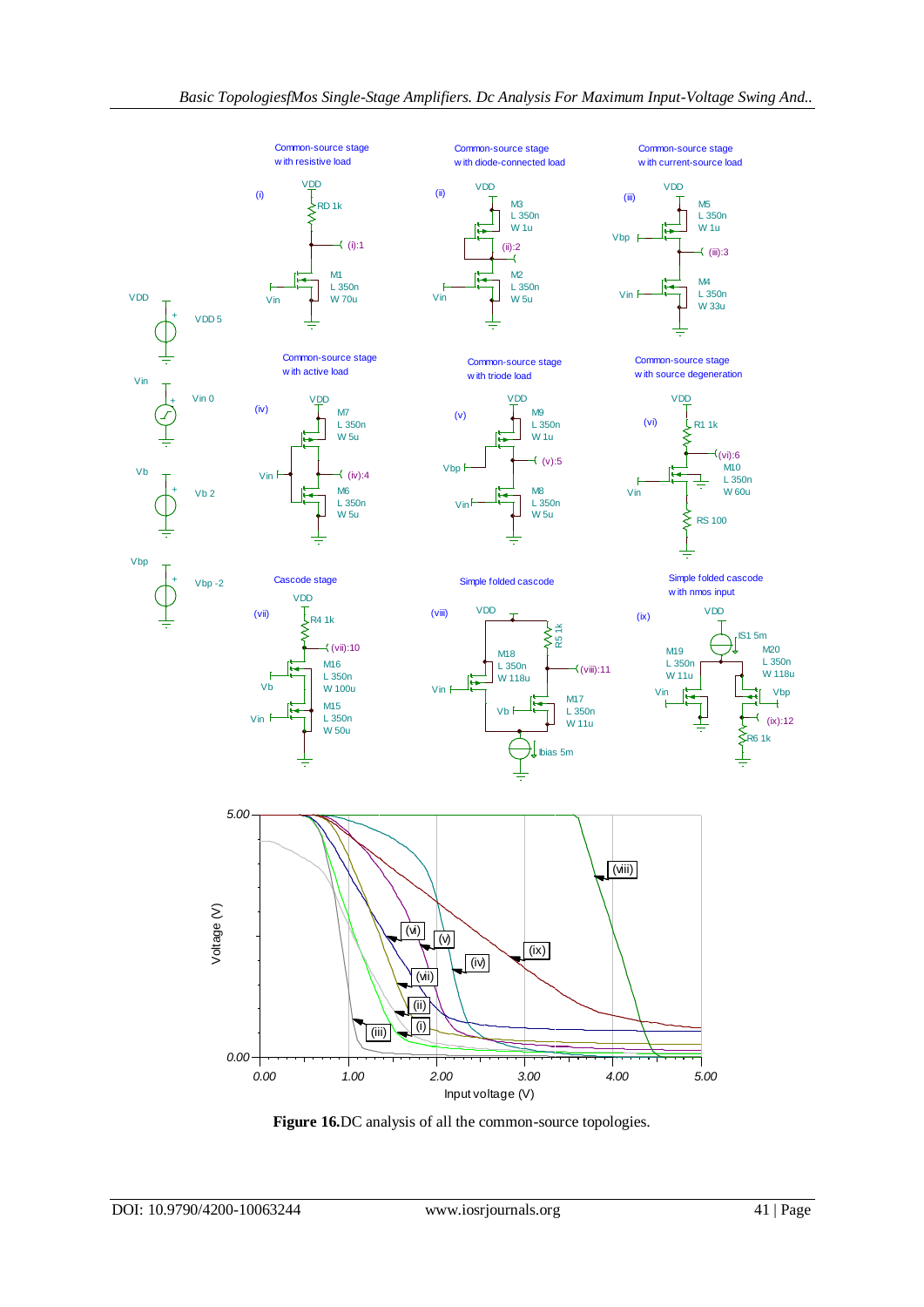

**Figure 17.** Quantification of  $V_{in, bias}$  and gain  $A_v = \frac{dV_{out}}{dV_{in}}$  in the saturation region of the IV-characteristics. The values in parenthesis are: (left voltage edge*Vin,L*, right voltage edge*Vin,R*, *ΔVin*, *ΔV*out).

| <b>Topology</b>     | (i) | (ii)          | (iii) | (iv)                               | (v) | (vi) | (vii) | (viii) | (ix) |
|---------------------|-----|---------------|-------|------------------------------------|-----|------|-------|--------|------|
| $V_{in,L}(V)$       | 0.6 | 0.7           | 0.7   | −<br>$\mathbf{1} \cdot \mathbf{1}$ | 1.0 | 0.7  | 0.8   | 3.6    | 0.8  |
| $V_{in,R}(V)$       | 1.5 | 1.8           | 1.1   | 2.3                                | 2.1 | 2.0  | 1.1   | 4.4    | 3.7  |
| $\Delta V_{in}(V)$  | 0.9 | 1.1           | 0.4   | 0.6                                | 1.1 | 1.5  | 0.9   | 0.8    | 2.9  |
| $V_{in, bias}(V)$   | 1.1 | $\sim$<br>1.5 | 0.9   | 2.0                                | 1.6 | 1.4  | 1.3   | 4.0    | 2.2  |
| $\Delta V_{out}(V)$ | 4.4 | 4.3           | 4.3   | 0.8                                | 3.0 | 3.7  | 3.9   | 4.7    | 3.8  |
| $A_v$               | 4.9 | 3.9           | 10.8  | $\ddot{\phantom{1}}$<br>1.3        | 2.7 | 2.9  | 4.3   | 5.7    | 1.3  |

**Table3.** Common-sourcetopology DC analysis results.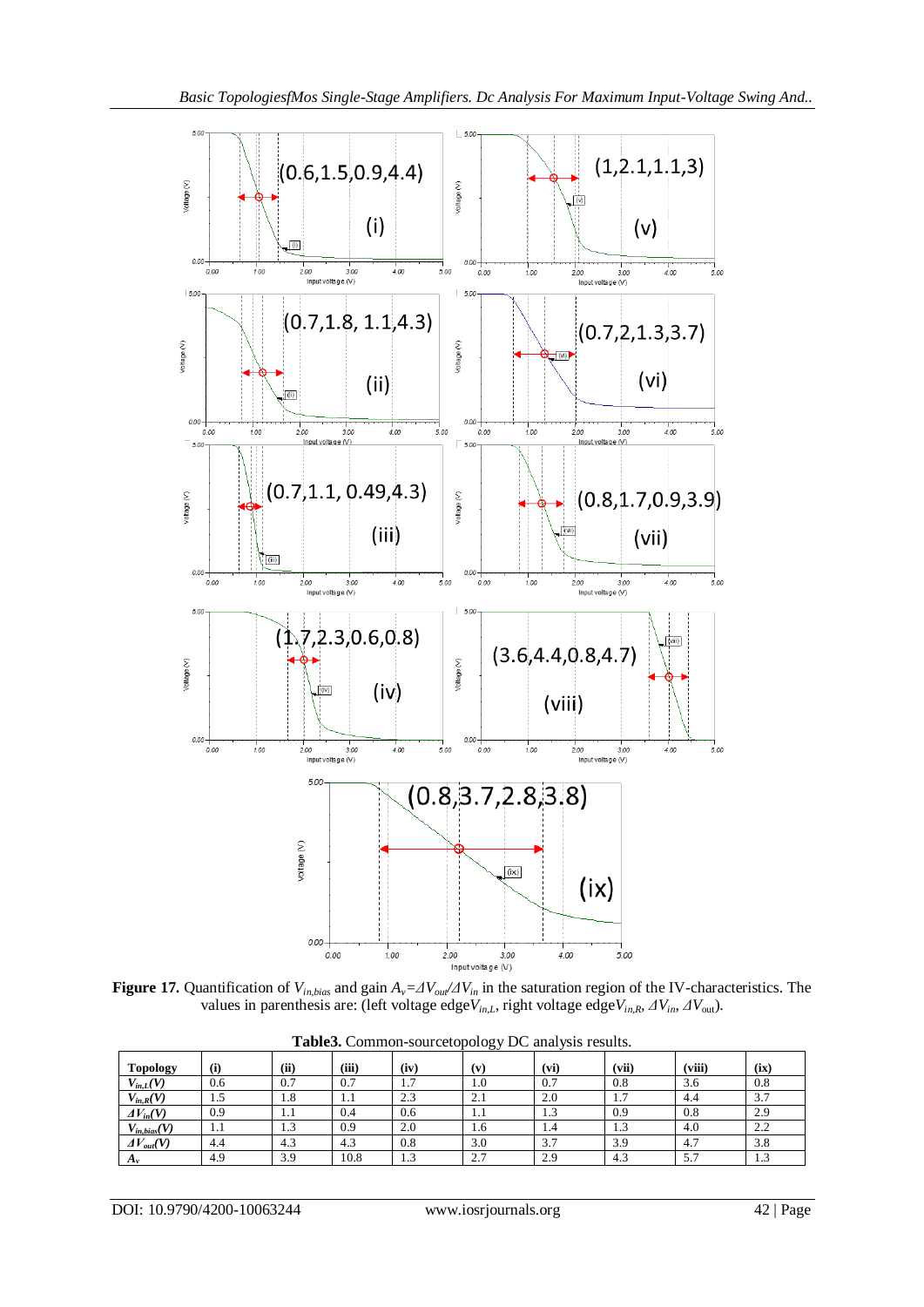## **VI. DC Comparison Of Common-Drain Topologies**

Figure 18, shows the design for the simulation of all the CD topologies studied in the current work and their corresponding DC  $V_{in}$ - $V_{out}$  curves. From each these curves, in Fig. 18, the appropriate DC bias voltage is determined along with the maximum allowed input-voltage swing and the corresponding amplification. Table 4 lists all the quantifiable results.



**Figure 18.**DC analysis of all the source-follower topologies and quantifications for maximum input voltage swing and amplification. The values in parenthesis are: (left voltage edge*Vin,L*, right voltage edge*Vin,R*,*ΔVin*, *ΔVout*).

|                     | ັັັ |      |
|---------------------|-----|------|
| Topology            | (i) | (ii) |
| $V_{in,L}(V)$       | 0.6 | 0.6  |
| $V_{in,R}(V)$       | 5.4 | 5.4  |
| $\Delta V_{in}(V)$  | 4.4 | 4.4  |
|                     | 2.8 | 2.8  |
| $\Delta V_{out}(V)$ | 3.7 | 3.8  |
| $A_{\nu}$           | 0.8 | 0.9  |
| $V_{in,bias}(V)$    |     |      |

**Table4.**Source-followertopology DC analysis results.

# **VII. DC Results Of Common-Gate Topology**

Finally, Fig. 19 shows the analysis of the CG DC for determination of maximum input voltage swing and amplification and Table 5 lists the analysis data.